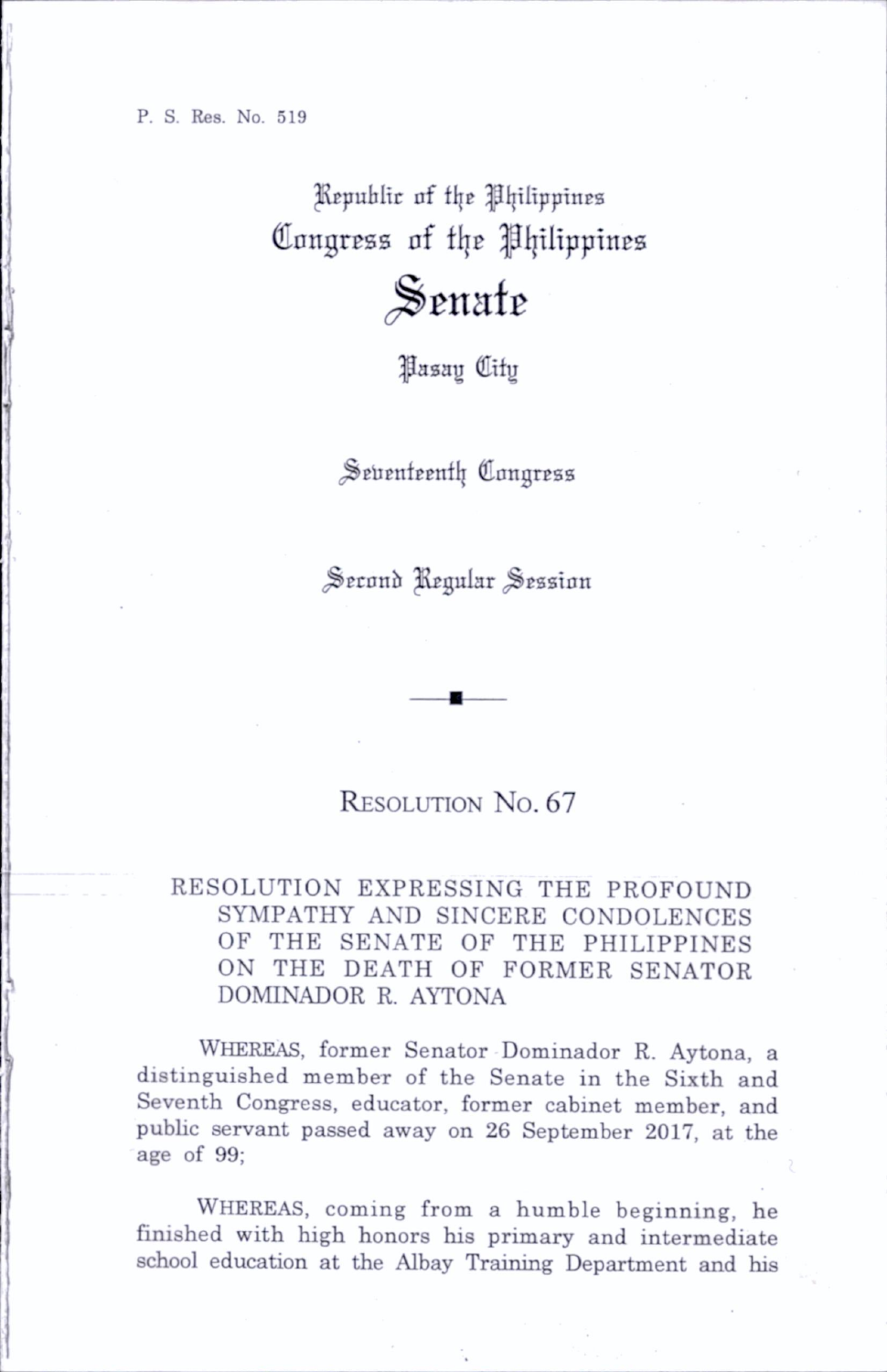teaching course at the Albay Normal School as a self-supporting student;

WHEREAS, after teaching at Vinzons (formerly Indan). Camarines Norte, he and his wife migrated to Manila, where he worked as a clerk in the General Auditing Office during the day and pursued his college degree at night at the University of Manila, where he was a constant scholar, an outstanding student, and a gold medahst;

Whereas, he finished his Bachelor of Science in Business Administration degree in 1947 as summa cum laude, Bachelor of Laws degree in 1949 as magna cum laude, and Master of Laws in 1951 as cum laude;

WHEREAS, after passing the bar in 1950, placing 2<sup>nd</sup> with an average score of 94.55%, he joined the Senate as financial adviser and there became acquainted with then Representative Ramon Magsaysay of Zambales, and for his exemplary service, he was sent to the United States for special studies in public finance and budgeting under a Fulbright and Smith-Mundt Training Grant;

Whereas, in 1954 he was appointed as Commissioner of the Budget by then President Ramon Magsaysay, and in 1960 he was also appointed by then President Carlos P. Garcia as Secretary of Finance and, concurrently. Chairman of the Monetary Board of the Central Bank;

WHEREAS, he then ran for senator and placed 6<sup>th</sup> during the November 9, 1965 senatorial elections;

WHEREAS, the neophyte senator of the  $6<sup>th</sup>$  Congress served as Chairman of the Committees on Civil Service, Ways and Means, and Finance, where he was instrumental in the enactment of the following landmark legislative measures: Republic Act No. 6063, entitled "An Act Fixing the Salaries of Officers and Employees of the Court of Tax Appeals"; Republic Act No. 5926, entitled "An Act Standardizing the Salaries of All National Officials and Employees of the General Auditing Office"; Republic Act No. 6101, entitled "An Act Increasing the Salaries of the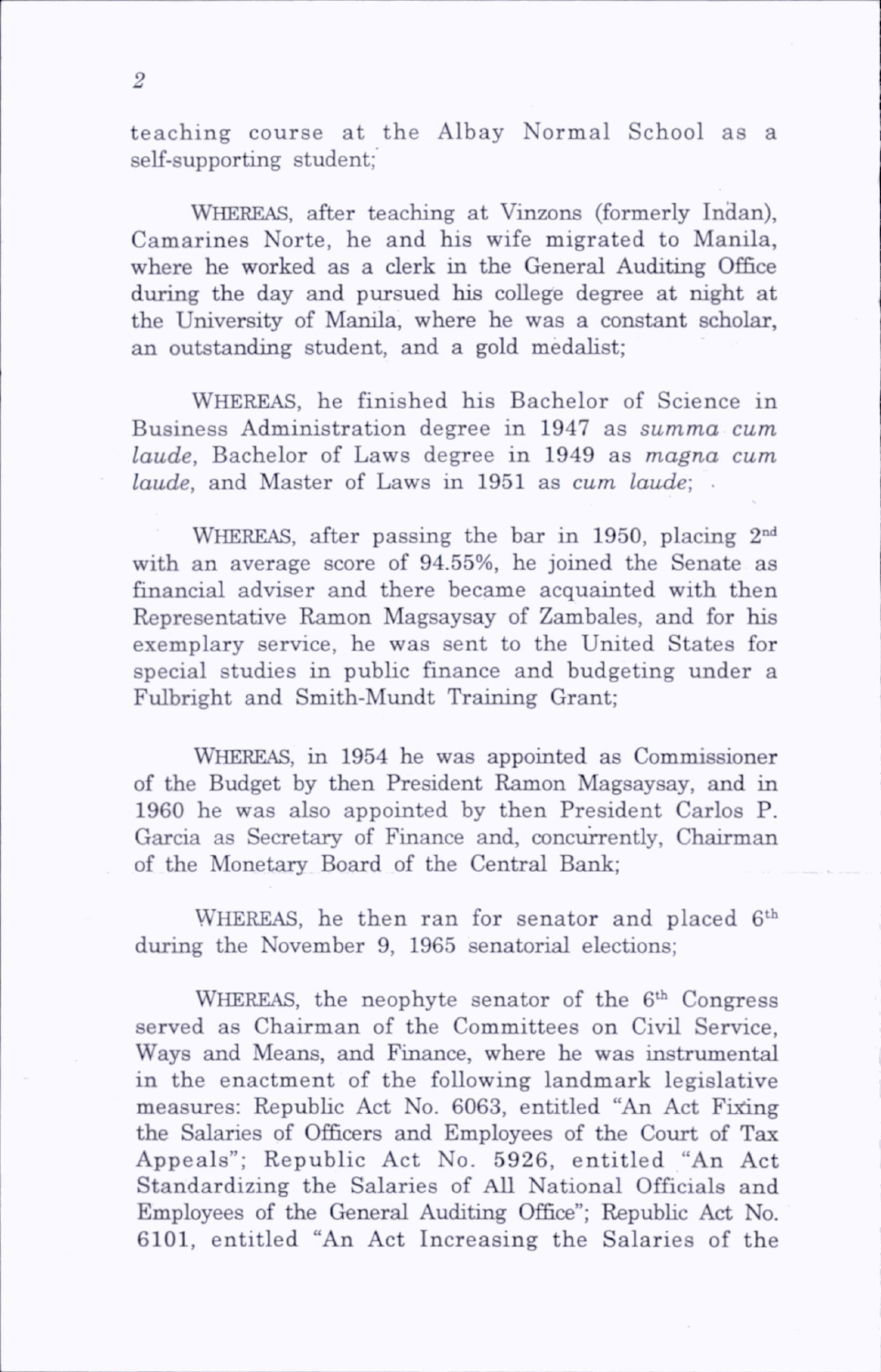Officers and Employees of the Bureau of Posts"; Republic Act No. 5531, entitled "An Act Establishing the Bicol University"; and Republic Act No. 6014, entitled "An Act Creating the Students Loan Fund Authority", among others;

WHEREAS, during the  $7<sup>th</sup>$  Congress, he actively participated in the enactment of the following measures; Republic Act No. 6124, entitled "An Act Providing for the Fixing of the Maximum Selling Prices of Essential Articles or Commodities, Creating the Price Control Council"; Republic Act No. 6126, entitled "An Act Regulating Rentals of Dwelling Units"; and Repubhc Act No. 6390, entitled "An Act Accelerating the Implementation of the Agrarian Reform Program", among others;

WHEREAS, after his stint in the government, he devoted himself in the private sector, serving as a business executive of a leading textile and garment manufacturer, thus continuing his resolve to help his constituents by providing them with work and other assistance;

WHEREAS, his passing away is a great loss not only to his bereaved family, but to the nation as well: Now, therefore, be it

Resolved by the Senate, To express, as it hereby expresses, its profound sympathy and sincere condolences on the death of former Senator Dominador R. Aytona.

Resolved, further. That a copy of this Resolution be furnished the bereaved family of former Senator Dominador R. Aytona.

Adopted,

AQUILINO "KOKO" 'PIMI EL III

President of the Senate